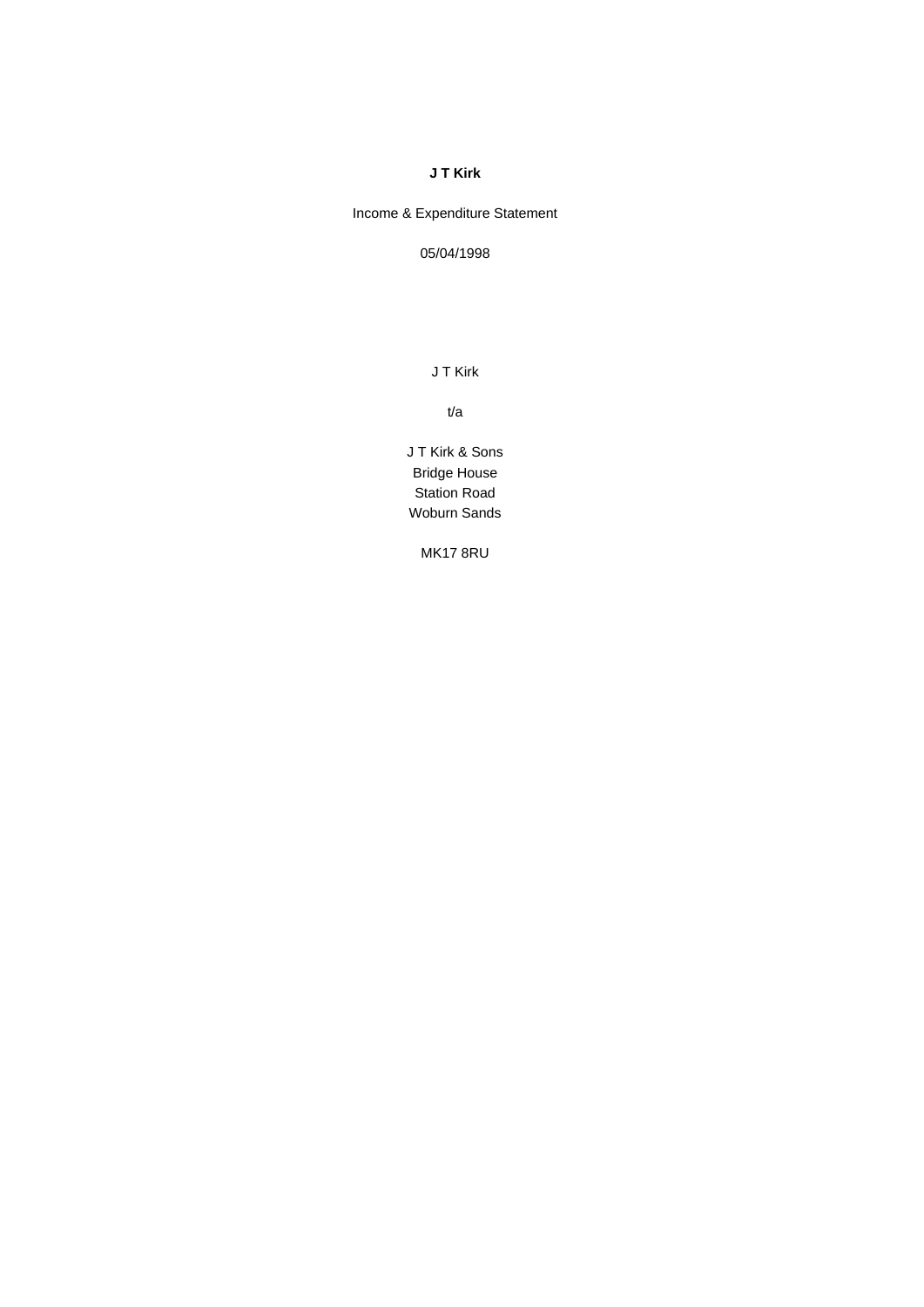## **J T Kirk** Income and Expenditure Account **For the year ended 05/04/1998**

|                                         | 1998   | 1997   |
|-----------------------------------------|--------|--------|
|                                         | £      | £      |
| Sales and work done                     | 32,005 | 36,232 |
| Less cost of Sales:                     |        |        |
| <b>Materials</b>                        | 8,677  | 11,795 |
| Sub-contract                            | 4,905  | 2,112  |
| Other direct expenses                   | 611    | 936    |
|                                         | 14,193 | 14,843 |
|                                         | 17,812 | 21,389 |
| <b>Premises Repairs</b>                 | 113    | 715    |
| Motor Expenses - Fuel and Oil           | 1,173  | 1,397  |
| Miscellaneous Motor Expenses            | 3,562  | 3,282  |
| <b>Accountancy Fees</b>                 | 600    | 600    |
| Laundry                                 | 256    | 228    |
| Postage                                 | 100    | 100    |
| Printing                                | 29     | 80     |
| Telephone & Postage                     | 371    | 396    |
| Internet/Telex/Telegram                 | 300    | 300    |
| Sundry Tools & Maintenance              | 29     | 45     |
| Bank charges                            | 408    | 313    |
| Bank loan interest                      | 73     | 229    |
| Depreciation of Plant and Machinery     | 1,367  | 1,823  |
| Depreciation of Commercial Vehicles     | 546    | 728    |
|                                         | 8,927  | 10,236 |
|                                         | 8,927  | 10,236 |
| <b>Excess of Income over Expeniture</b> | 8,885  | 11,153 |

I approve this account for submission to HM Inspector of Taxes and confirm that I have made available all relevant records and information for its preparation

> .....................J T Kirk

Date .............

This Income and Expenditure account has been prepared without carrying out an audit from the books, vouchers and information produced to us by J T Kirk.

Bloggs & Co 65 High St